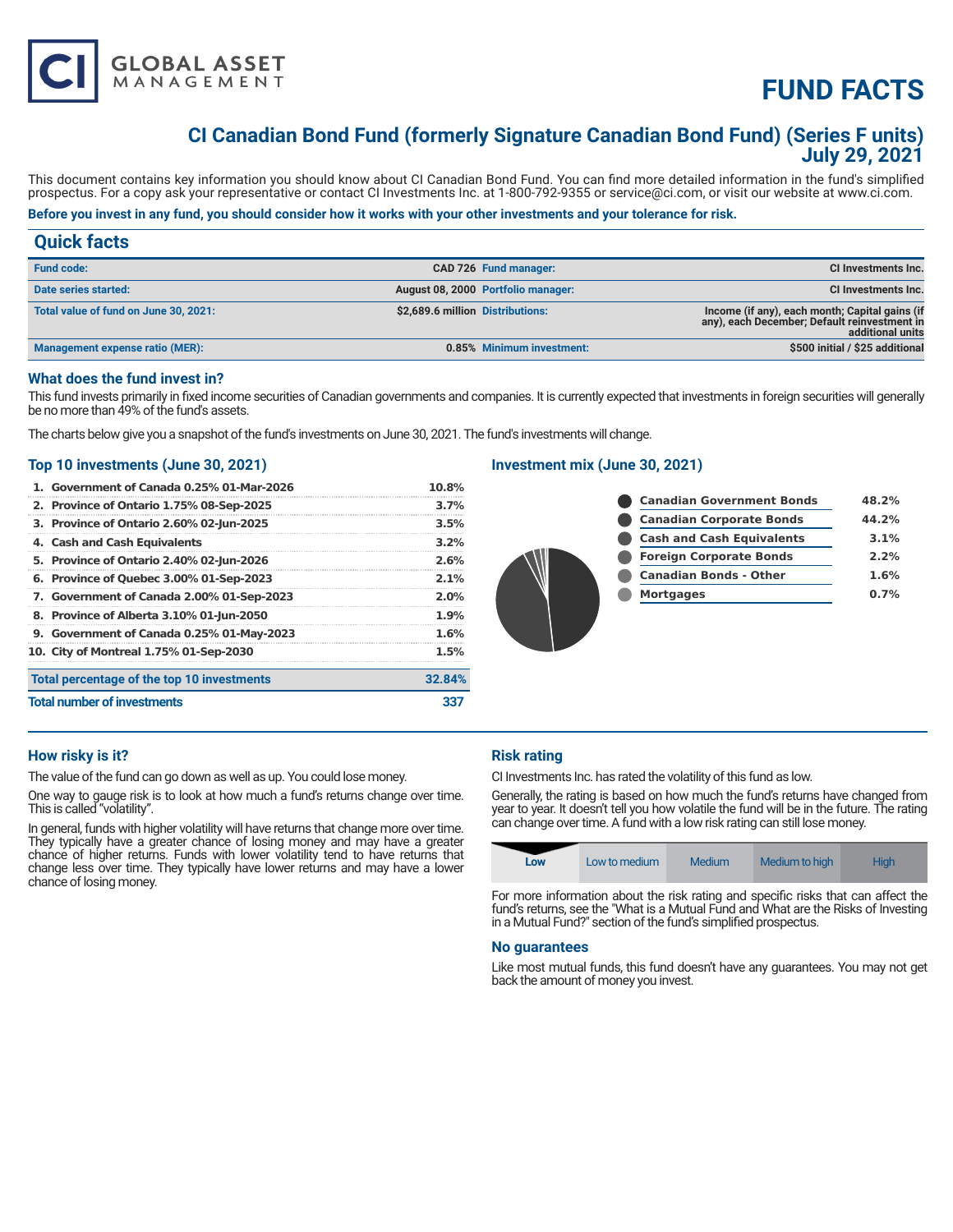## **CI Canadian Bond Fund (formerly Signature Canadian Bond Fund) (Series F units)**

### **How has the fund performed?**

This section tells you how Series F securities of the fund have performed over the past 10 calendar years. Returns are after expenses have been deducted. These expenses reduce the fund's returns.

#### **Year-by-year returns**

This chart shows how Series F securities of the fund performed in each of the past 10 calendar years. This fund series dropped in value in 1 of the last 10 calendar years. The range of returns and change from year to year can help you assess how risky the fund has been in the past. It does not tell you how the fund will perform in the future.



#### **Best and worst 3-month returns**

This table shows the best and worst returns for Series F securities of the fund in a 3- month period over the past 10 calendar years. The best and worst 3-month returns could be higher or lower in the future. Consider how much of a loss you could afford to take in a short period of time.

|                     | <b>Return</b> | 3 months ending | If you invested \$1,000 at the beginning of the period |
|---------------------|---------------|-----------------|--------------------------------------------------------|
| <b>Best return</b>  | 6.9%          | June 30. 2020   | Vour investment would be \$1,069.                      |
| <b>Worst return</b> | $-4.3%$       | March 31, 2021  | Vour investment would be \$957.                        |

#### **Average return**

As at June 30, 2021, a person who invested \$1,000 in this series of units of the fund 10 years ago now has \$1,401. This works out to an annual compound return of 3.4%.

## **Who is this fund for?**

#### **This fund may be suitable for you if you:**

- want to receive income
- $\cdot$  are investing for the short and/or medium term<br> $\cdot$  can telerate low risk
- can tolerate low risk

#### **A word about tax**

In general, you'll have to pay income tax on any money you make on a fund. How much you pay depends on the tax laws of where you live and whether you hold the fund in a registered plan, such as a Registered Retirement Savings Plan or a Tax-Free Savings Account.

Keep in mind that if you hold your fund in a non-registered account, fund distributions are included in your taxable income, whether you get them in cash or have them reinvested.